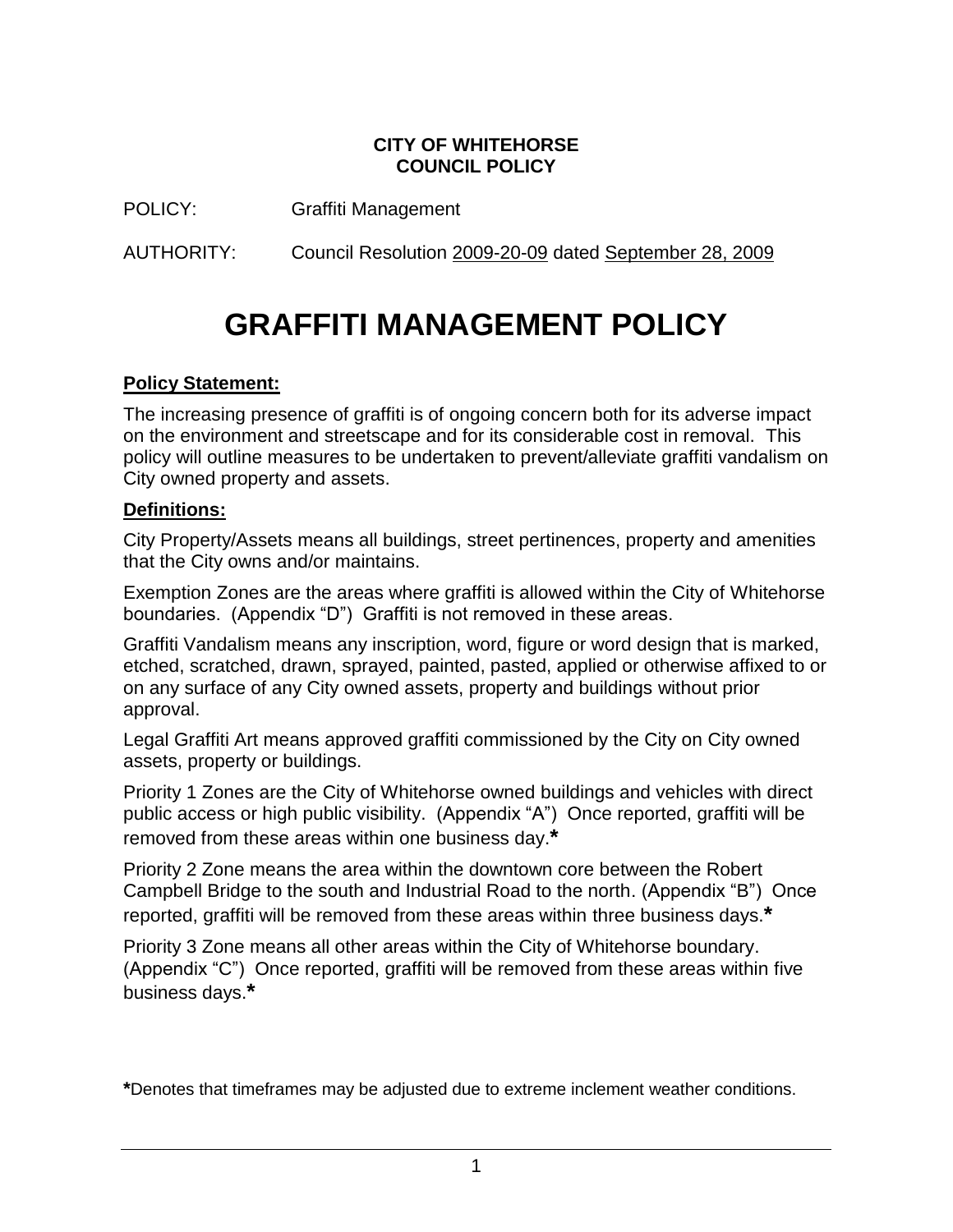# **Background:**

The incidence of graffiti in Whitehorse, on assets, both publicly and privately owned, has a negative impact on many aspects of life within the City. From negative attitudes directed towards youth to feelings of insecurity that graffiti may evoke in community members, graffiti affects more than just the immediate victims; it creates the impression that crime exists within the community. Typical amenities that get tagged include but are not limited to: City owned buildings, control boxes, garbage cans, signage, bridges/guardrails, heritage light poles and park amenities.

Over the past two years the Parks and Recreation Department has expanded their community cleanup efforts during the month of May to address graffiti in the City. Graffiti remover has been made available at no cost to businesses and the general public, and brief partnerships set up during the month of May with Yukon Electric, NorthwesTel and Canada Post to remove graffiti from their assets. Parks staff is increasingly being called upon to remove graffiti in high visible areas and the cost is considerable.

The Whitehorse Chamber of Commerce, the Department of Justice and the Youth of Today Society partnered during the summer of 2007 for a month long pilot project called "Graffiti Clean Up Project". The youth involved cleaned up more than fifty sites around the City.

The partners in this project considered it a resounding success. Businesses were able to phone in, report and have graffiti cleaned up; many City sites in the downtown core were cleaned up and graffiti started to disappear in Whitehorse.

# **Policy**

While it is not possible to eliminate graffiti vandalism altogether, the City seeks to lead by example and encourage others to follow with the proposed strategies:

All techniques used by the City for removing graffiti should be handled with ecologically sustainable development principles to minimise harm to the environment and comply with relevant environmental law and policies.

All new City assets within highly tagged areas or areas vulnerable to tagging will endeavour to be provided with surfacing that would mitigate the effort in graffiti clean up.

The City of Whitehorse may from time to time entertain a legal graffiti arts program to celebrate young people"s talent and sub-culture. For example, graffiti art murals for City waste receptacles could be commissioned to young people.

The City may organize a Graffiti Management Task Force in partnership with the business community and other interested parties to participate in the rapid removal system for their downtown assets.

The City will develop a best practices guide to assist the various departments in the proper removal of graffiti from City property.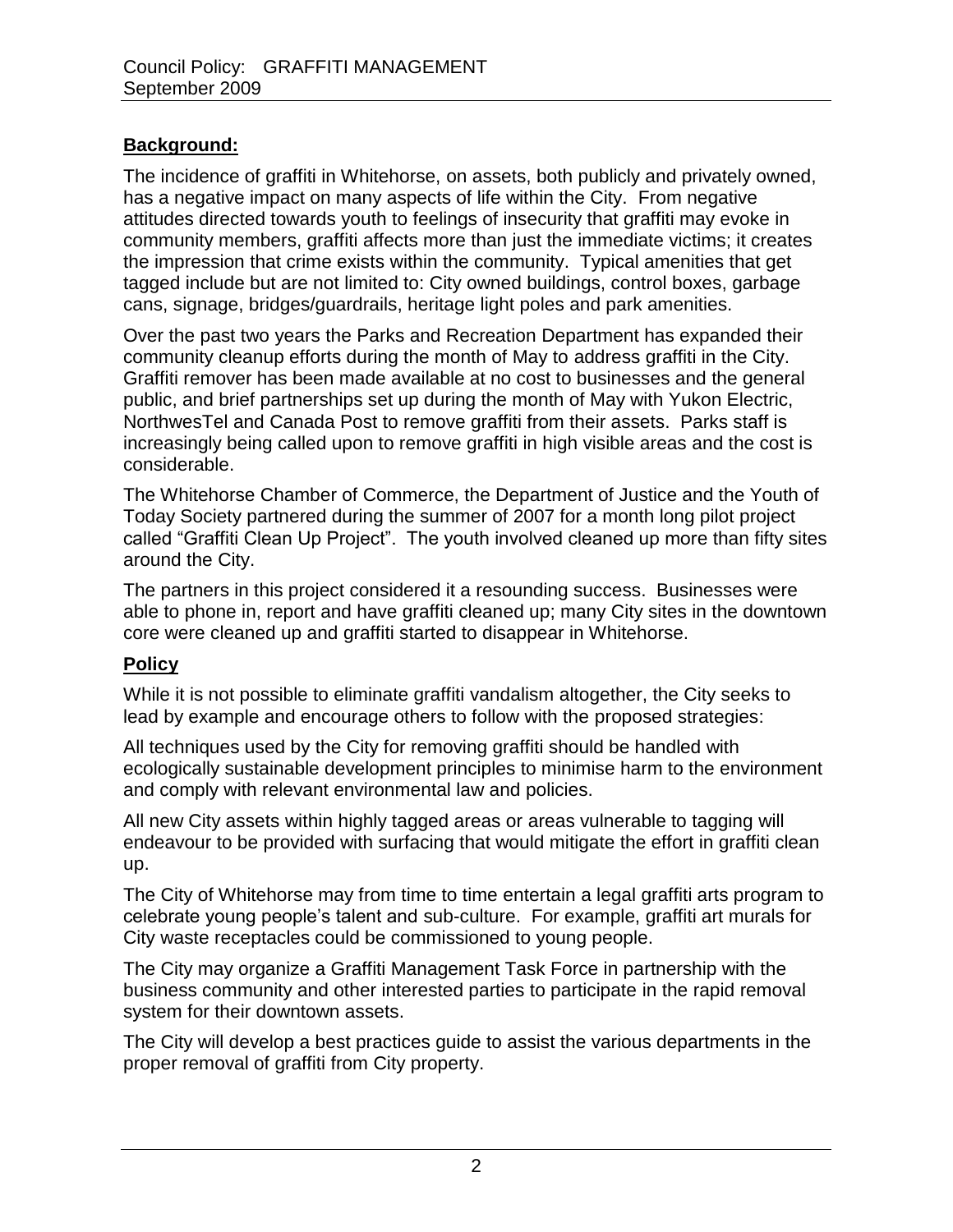# **Priority 1 Zone:**

Priority 1 Zone contains City owned buildings and vehicles that are subjected to public traffic and tend to be the main public destinations in the City or viewed by the public. These buildings and vehicles are classified as "hot spots" as they are subjected to a large amount of public traffic and visibility on a daily basis. Due to their nature, Priority 1 Zones graffiti is removed within 1 business day of identification.

#### **Priority 2 Zone:**

Priority 2 Zone contains streets and City owned amenities within the downtown core from the Robert Campbell Bridge in the south to Industrial Road in the North and are subject to high pedestrian traffic or large amounts of graffiti and posters. These areas are also classified as "hot spots" and Priority 2 Zone graffiti is removed within 3 business days of identification.

#### **Priority 3 Zone:**

Priority 3 Zone contains all streets and City owned amenities outside the downtown core and within the City of Whitehorse boundaries that may or may not be subject to high pedestrian traffic or large amounts of graffiti and posters. Priority 3 Zone graffiti is removed within 5 business days of identification.

#### **Exemption Zones:**

Exemption Zones contain those City owned structures and amenities where graffiti is allowed within the City of Whitehorse boundaries. Graffiti is not removed in these areas.

#### **Implementation Strategy:**

The City Graffiti Management Policy will be implemented focusing on the following fundamentals:

# Rapid Removal of Graffiti Vandalism

An effective strategy against graffiti vandalism is to remove it as quickly as possible and to persist in removing it as soon as possible because:

- Solvents dissolve paint more easily if it is not completely dried and hardened; and
- The appearance of the property is improved making it a less likely target in future; and
- Graffitists will be deprived of the reward/satisfaction of recognition.

# Incorporate Legal Graffiti Art Program into the Community

Graffiti in many cases expresses an individual character and the diversity/subculture of the community. Graffiti vandalism will be lessened if opportunities are opened up to youth for positive self-expression. This can be achieved through:

- Programs such as commissioning graffiti art on City owned waste receptacles or other assets;
- Creating spontaneous venues to showcase graffiti art such as installed surfaces at the skateboard park and other areas where youth congregate; and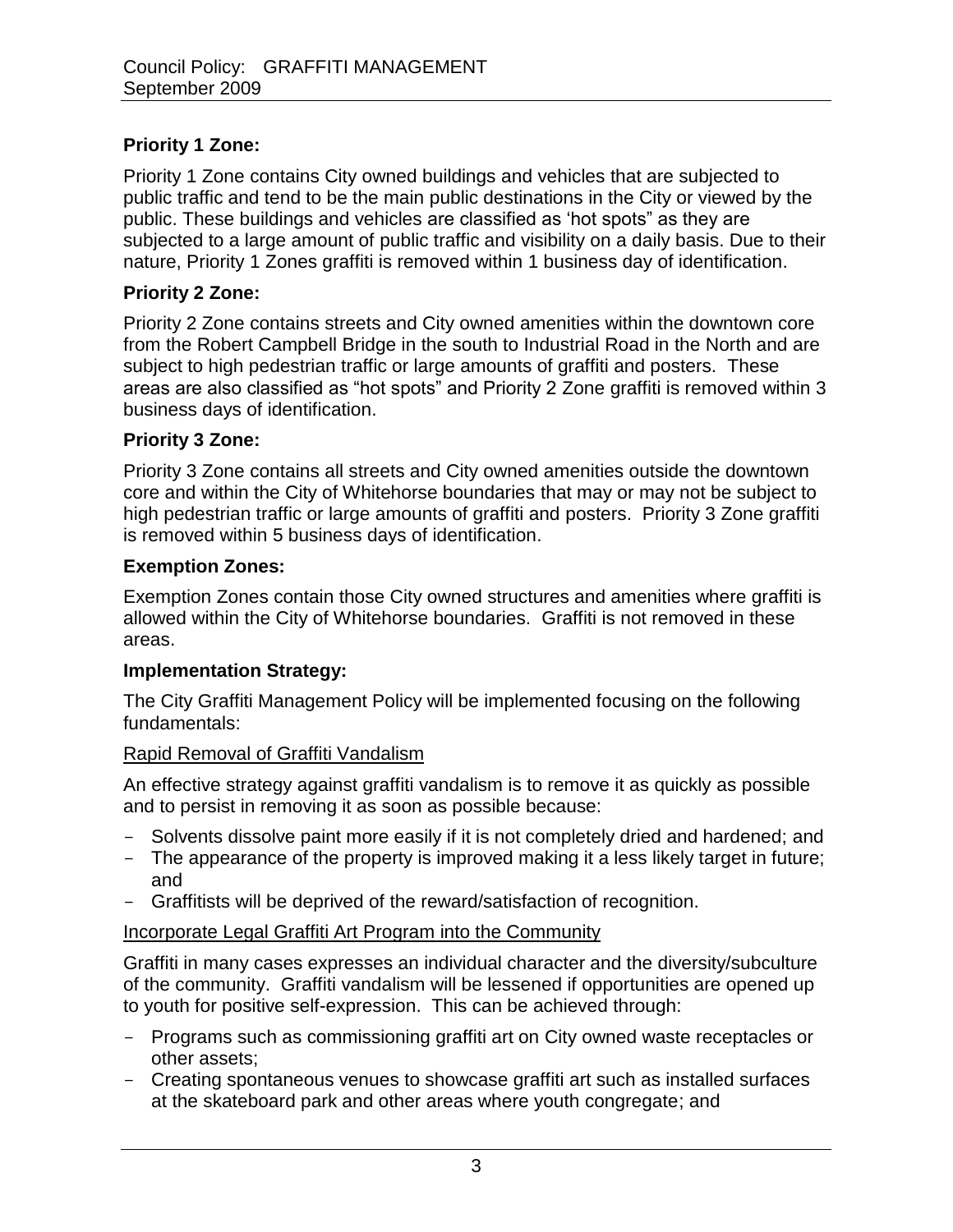- Incorporating graffiti as public art on particular amenities such as wind breaks in parks.

#### **Roles and Responsibilities**

The Parks and Recreation Department will administer the Graffiti Management Policy in co-ordination with other City Departments. Parks and Recreation will monitor and forward all reports of graffiti to the designated department for clean up: bus shelters (Transit), pump houses (Public Works), parks and playgrounds (Parks), City owned buildings (Maintenance and Safety). All work to be carried out may be completed by designated departments or under contract.

Parks and Recreation will review work order status to ensure that clean up is completed within the designated timelines.

#### **Ways to Contact the City:**

Members of the community can report incidences of graffiti to the City via e-mail to [graffiti@whitehorse.ca](mailto:graffiti@whitehorse.ca) or to the Parks and Recreation Department at 668-8325.

Incidents reported to either of these contacts will be logged and tracked for completion. Notification back to those that reported the incident will not occur unless requested.

#### **Enforcement:**

The City of Whitehorse will continue to assist the RCMP to identify persistent graffiti vandals by photographing tags and relaying these to the RCMP to help in the apprehension and prosecution of vandals.

The City of Whitehorse will act as an advocate for legislative changes to give RCMP greater power to deal effectively with graffiti vandals.

The City of Whitehorse will act as an advocate for legislative changes to restrict the retail display and sale of spray cans and other graffiti-related materials to persons under 18 years of age.

Where appropriate, the City of Whitehorse will pursue enforcement action under Council"s policies and Bylaws, including the provision to prosecute vandals who are caught applying graffiti to City owned properties and amenities.